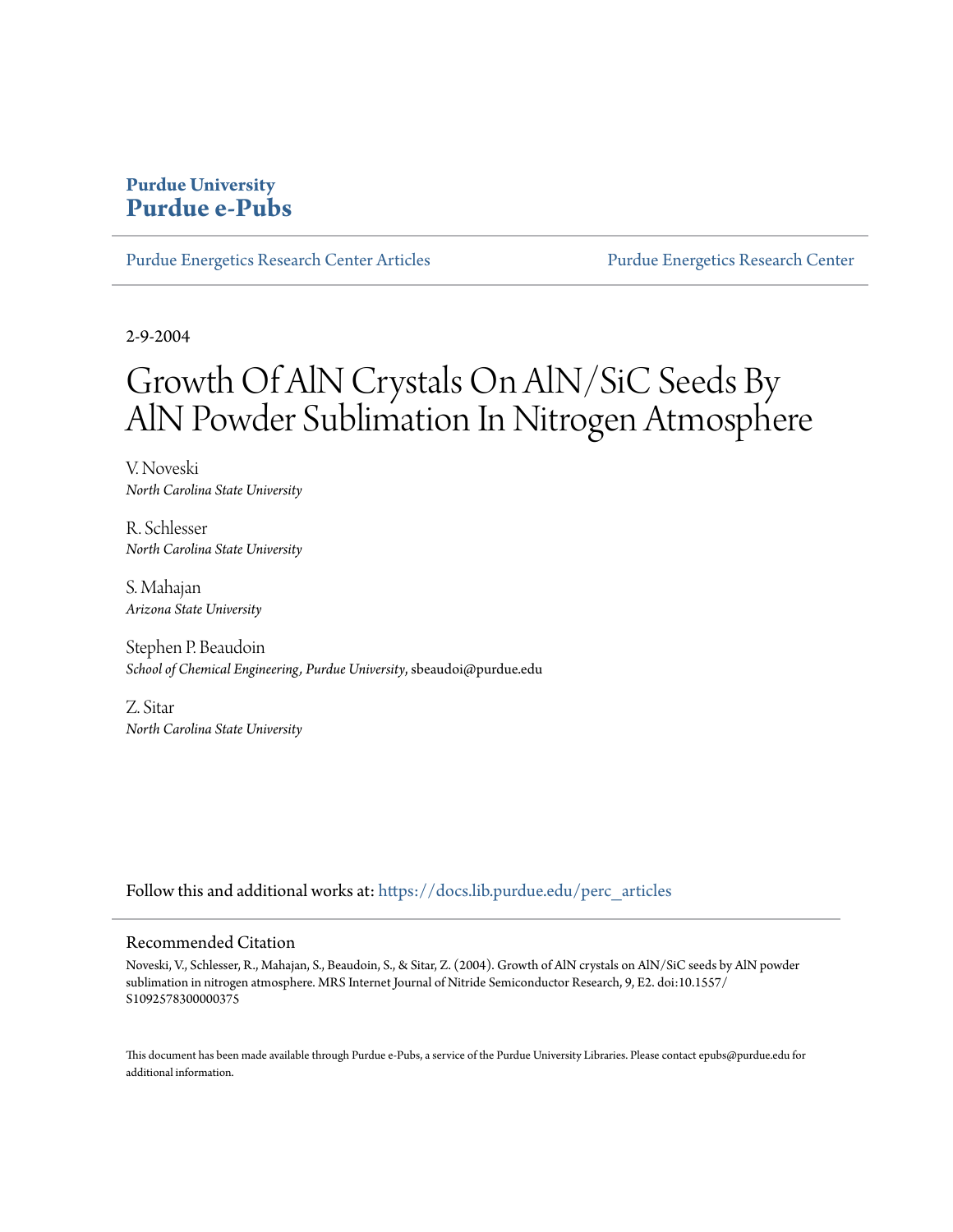# MRS Internet Journal Nitride Semiconductor Research

## **Growth of AlN crystals on AlN/SiC seeds by AlN powder sublimation in nitrogen atmosphere**

<span id="page-1-1"></span><span id="page-1-0"></span>V. Noveski<sup>[1](#page-1-0)2</sup>, R. Schlesser<sup>1</sup>, S. Mahajan<sup>2</sup>, S. Beaudoin<sup>3</sup> and Z. Sitar<sup>1</sup> *Department of Materials Science and Engineering, North Carolina State University, Department of Chemical and Materials Engineering, Arizona State University, School of Chemical Engineering, Purdue University,* 

<span id="page-1-2"></span>(Received Tuesday, November 18, 2003; accepted Monday, February 9, 2004)

AlN single crystals were grown on AlN/SiC seeds by sublimation of AlN powder in TaC crucibles in a nitrogen atmosphere. The seeds were produced by metallorganic chemical vapor deposition (MOCVD) of AlN on SiC crystals. The influence of growth temperature, growth time and source-toseed distance on the crystallinity and the crystal growth rate were investigated. Crystals were grown in an RF heated sublimation reactor at growth temperatures ranging from 1800-2000°C, at a pressure of 600 Torr, nitrogen flow-rate of 100 sccm and source-to-seed distances of 10 and 35 mm. At 1870°C and a source-to-seed distance of 35 mm, isolated crystals were observed with few instances of coalescence. At 1930°C, a source-to-seed distance of 10 mm and longer growth times (~30 hrs), crystal coalescence was achieved. Above 1930°C, the decomposition of SiC was evidently affecting the growth morphology and resulted in growth of polycrystalline AlN. After an initial nucleation period, the observed growth rates (10-30 µm/hr) were in close agreement with predictions of a growth model that assumed gas-phase diffusion controlled growth. Optical and electron microscope observations revealed step-flow growth, while X-ray diffraction results showed the single crystal nature of the grown material. Single crystalline AIN was grown over surface areas of 200-300  $\text{mm}^2$ and was transparent and essentially colorless.

#### **1 Introduction**

AlN has been identified as a promising material for a wide range of electronic, optoelectronic and acoustic applications, due to its chemical, mechanical and thermal stability, wide direct bandgap (6.2 eV), high thermal conductivity (3.2 W/cmK), high sound velocity  $({\sim}10^5$ cm/sec), and high electron drift velocity  $(1.7 \ 10^7 \text{ cm})$ sec). Furthermore, AlN is interesting because it can be alloyed with GaN over the whole composition range, and can be used as a substrate for growth of optoelectronic devices emitting at wavelengths ranging from blue to deep UV [\[1\]](#page-4-0) [\[2\]](#page-4-1) [\[3\]](#page-4-2) [\[4\].](#page-4-3)

Epitaxial growth techniques have been routinely used to grow group III-N device structures, however, the grown layers contain high concentrations of defects  $({\sim}10^{10}$  cm<sup>-2</sup>) that originate from substrate materials (SiC,  $Al_2O_3$ ) as well as from the growth process as a result of lattice and thermal mismatch [\[5\]](#page-5-0) [\[6\]](#page-5-1) [\[7\]](#page-5-2) [\[8\].](#page-5-3) As a result, the lifetime and performance of present devices are limited. Successful reduction of dislocation density

by a few orders of magnitude (to10<sup>6</sup> cm<sup>-2</sup>) has been achieved by the use of alternative methods such as Lateral Epitaxial Overgrowth (LEO) and Hydride Vapor Phase Epitaxy (HVPE). AlN single crystal substrates are expected to substantially decrease defect density in the overgrown films for additional 3-4 orders of magnitude  $(<10<sup>3</sup>$  cm<sup>-2</sup>), by eliminating thermal and mechanical stresses and by drastically decreasing the dislocation density in the substrate material itself. This will contribute to improved III-N device performance [\[9\]](#page-5-4).

AlN crystal growth by sublimation has been exten-sively studied during the past four decades [\[10\]](#page-5-5) [\[11\]](#page-5-6) [\[12\]](#page-5-7) [\[13\]](#page-5-8) [\[14\]](#page-5-9) [\[15\]](#page-5-10) [\[16\]](#page-5-11) [\[17\]](#page-5-12) [\[18\]](#page-5-13) [\[19\]](#page-5-14) [\[20\]](#page-5-15). Growth is performed in a nitrogen atmosphere at temperatures above 1800°C. Despite continuing efforts reported in the literature, AlN crystals are not yet available in commercially interesting sizes or quantities [\[12\]](#page-5-7) [\[13\]](#page-5-8) [\[14\]](#page-5-9) [\[15\]](#page-5-10) [\[16\]](#page-5-11) [\[17\]](#page-5-12) [\[18\]](#page-5-13). The major challenges in the sublimation growth of AlN have been: 1) crucible material, 2) high temperature reactor stability, 3) availability of native

MRS Internet J. Nitride Semicond. Res. 9, 2 (2004). 1 © 2004 The Materials Research Society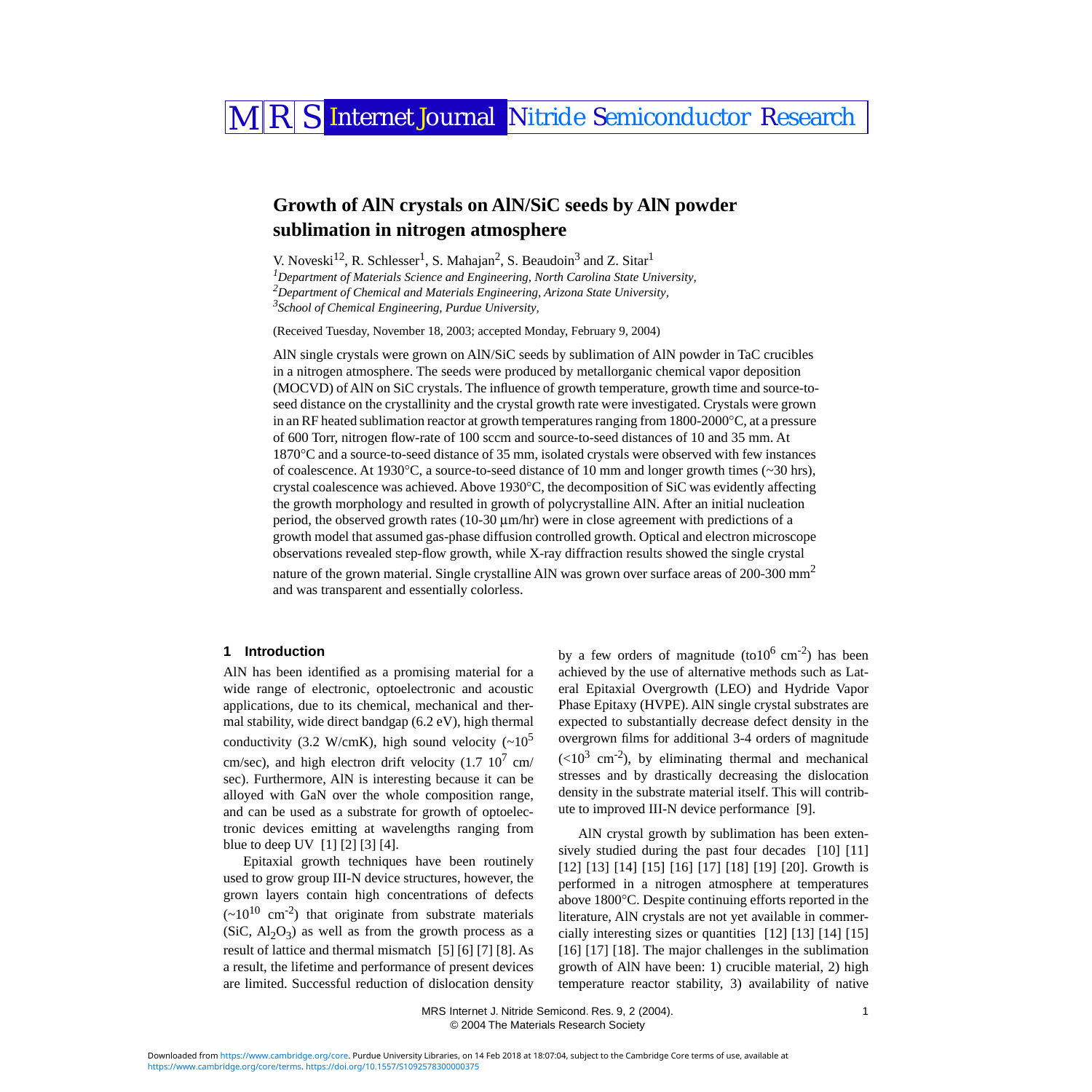AlN seeds with pre-defined crystallographic orientation, and 4) presence of oxygen and other impurities.

In this study, we focus on fabrication of c-plane AlN crystals that can be used as substrates, by optimizing the growth of AlN on 6H-SiC seeds coated with MOCVD AlN epilayers. The effect of SiC orientation, as well as an alternative nucleation layer scheme on SiC, can be found elsewhere in the literature [\[19\]](#page-5-14) [\[20\]](#page-5-15) [\[21\].](#page-5-16) Prior studies indicated that seeded growth of bulk AlN on SiC is a viable option for achieving large area bulk AlN crystals with specific crystallographic orientation [\[22\]](#page-5-17). However, the instability of crucible materials at growth conditions and presence of impurities have been major drawbacks [\[19\]](#page-5-14) [\[20\]](#page-5-15) [\[21\]](#page-5-16) [\[22\]](#page-5-17). In this work we demonstrate the growth of bulk AlN by using a new crucible material and an inductively heated reactor with customdesigned features that enable high-temperature stability and low concentration of unwanted impurities.

In the following, paper discusses the effects of growth temperature, source-to-seed distance and growth time on crystal morphology, crystallinity and growth rate.

#### **2 Experimental set-up and procedure**

A schematic of the reactor used in these experiments is shown in Figure [1](#page-5-18). The reactor was water cooled by means of a double walled quartz tube and cooling baffles at the top and bottom of the hot zone. An inductively heated crucible was surrounded by graphite foam insulation to minimize thermal losses. High-resolution control of the output power within  $\pm 3.125$  W of the air-cooled induction heating inverter (Mesta Electronics) provided crucible temperature stability of  $\pm 1$ -3°C over 36 hours of growth.

The temperature gradient along the crucible was controlled by appropriate dimensioning of insulation and by the position of the inductive coil relative to the crucible. Two infra red (IR) pyrometers were used to monitor the temperatures at the bottom  $(T_b)$  and at the top  $(T_t)$  of the crucible. The growth temperature  $(T_G)$  at the crystal growth surface was estimated by finite element analysis using  $T_b$  and  $T_t$  as boundary conditions. The process nitrogen gas was flown in the upward direction at a flow rate of 100 sccm and was controlled by a mass flow controller. An upstream pressure controller was used to control the process pressure. Base pressure of 10-6 Torr was achieved before each experimental run by pumping the system with a turbo-molecular pump.

Optical and scanning electron microscopes (SEM) were used to characterize the crystal surface morphology. X-ray diffraction (XRD) equipped with a twodimensional detector system (Bruker AXS/GADDS) was used to determine crystallinity and crystallographic orientation of the grown crystals.

Sublimation growth of AlN is a challenging process from both technological and scientific aspects. The materials used in the reaction zone need to be chemically inert and thermally stable in presence of Al vapor at temperatures above 1800°C. The selection of proper crucible material has been identified as a crucial issue. In the initial studies reported in the literature, tungsten crucibles were employed [\[10\].](#page-5-5) However, the short crucible lifetime led to a search for improved materials. SiC coated graphite crucibles were used in other studies, but the Si and C impurities lowered the crystal quality [\[13\]](#page-5-8). High-quality AlN crystals were grown by spontaneous nucleation in BN crucibles, but presence of B was found to induce high growth rate anisotropy at high temperatures [\[14\]](#page-5-9) [\[15\]](#page-5-10). In our recent investigation, alternative crucible materials were tested, including Re, TaC, and TaN [\[18\]](#page-5-13). High-temperature sintered TaC and TaN crucibles exhibited the highest chemical stability under the applied growth conditions. TaC crucibles, used in this study were approximately 65 mm long and had an inner diameter of 25 mm.

6H-SiC has been commonly used as a substrate material in MOCVD growth of III-N epilayers. SiC has a hexagonal crystal structure and lattice mismatch with AlN on the basal plane of  $\sim$ 1 %. The growth of bulk AlN directly on SiC seed crystals by sublimation/recondensation is challenging, primarily because of the high process temperature (T>1800°C) and the presence of Al vapor, both of which tend to deteriorate SiC. Therefore, seeded growth on SiC requires an extra effort to achieve a delicate balance between the two competitive processes, i.e., AlN deposition and SiC decomposition. An epitaxial layer of AlN was first deposited on the Si face of 6H-SiC templates at T~1100°C using the established MOCVD process. The epilayer is used as a nucleation layer and to help preserving the integrity of SiC seeds in the early stages of growth. The epi layer thickness varied from 0.4 to 4 µm. The seeds were sugar-glued onto a cap, which was placed on the top of the crucible. Caramelized sugar, kept at 150°C for 15-20 min, was applied on the C-face of the SiC seed, which was then attached to the crucible cap and annealed at the same temperature until it was transformed into a dark solid adhesive layer. A small gap between the crucible and the cap connected the inside of the crucible to the outside. Therefore, the nitrogen pressure in the crucible was equal to the controlled nitrogen process gas pressure in the reactor.

The effect of temperature on growth was studied using 36 hour-long runs and approximately constant source-to-seed separation distance of ~35 mm. The effect of source-to-seed distance on growth was studied at a constant growth temperature,  $T_{G}$ ~1930°C, in 15-20

2 MRS Internet J. Nitride Semicond. Res. 9, 2 (2004). © 2004 The Materials Research Society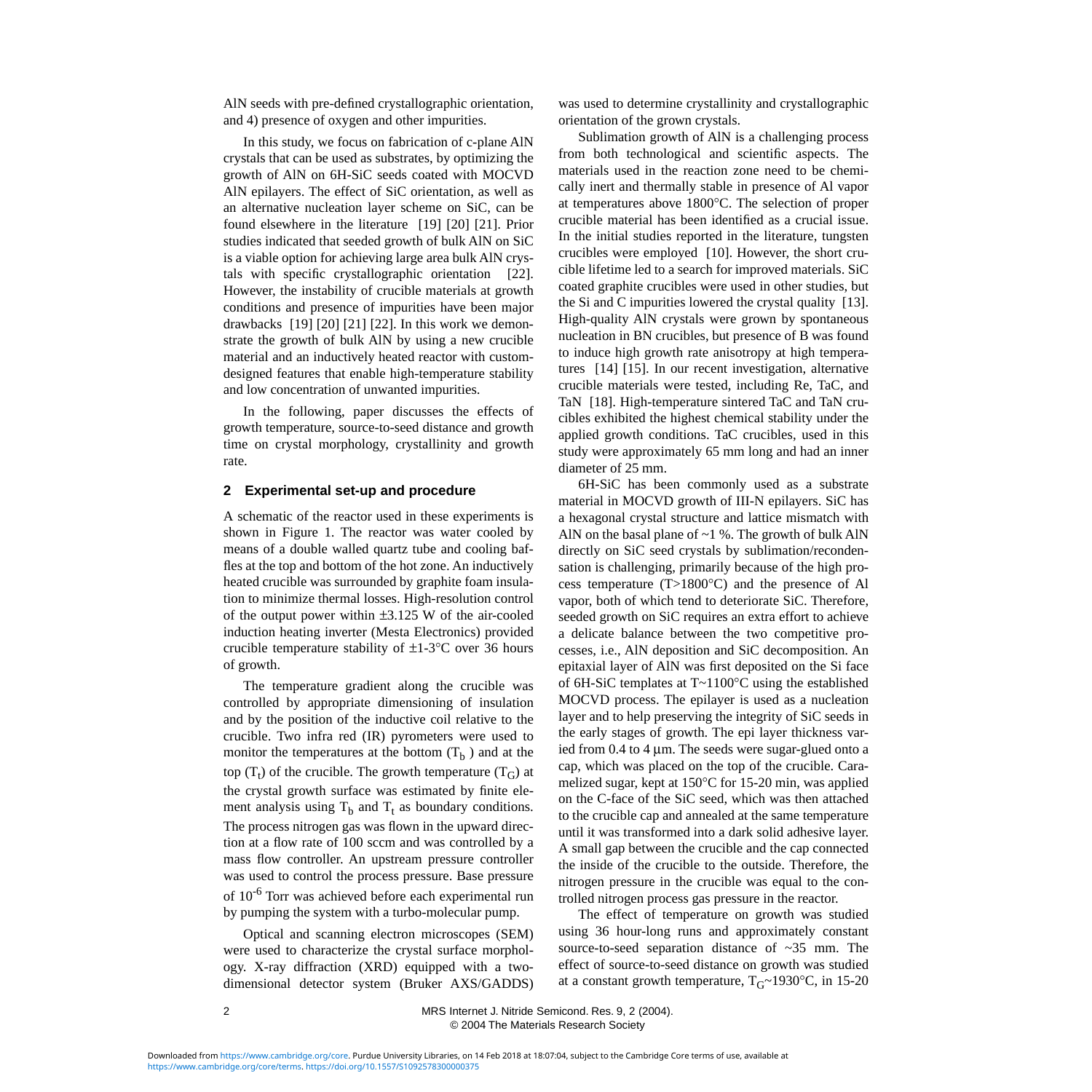hour-long runs. Crystal development as a function of growth time was studied at a 10 mm source-to-seed distance and growth temperatures between 1920 and 1930°C.

#### **3 Results**

Based on prior experience in sublimation growth of AlN, the process pressure and nitrogen flow rate were kept fixed at 600 Torr and 100 sccm, respectively. A series of initial experiments was completed with varying temperature gradients. In the temperature range of 1800- 2000°C and a separation distance between the source and seed of 10 to 35 mm, a temperature difference  $(T_b$ - $T_t$ ) of 100°C provided sufficient driving force for the sublimation growth single crystalline material. Table I summarizes the growth results as a function of process parameters. Observations showed that TaC crucibles exhibited very good performance at the growth temperature, and no reaction between the crucible and Al vapors could be detected.

The estimated growth temperature was approximately 20-30°C higher than the temperature measured at the top of the crucible, Figure [1](#page-5-18). The growth temperature and temperature gradient are crucial parameters for both the mass transfer of source material to the seed surface and the rate of nucleation. At a source-to-seed distance of 35 mm, increasing the temperature resulted in decreased number of nuclei. Hexagonal features were grown on the seeds at growth temperatures of 1820- 1830°C, as shown in Figure [2a](#page-5-18). Based on the EDX analysis, they were identified as an alloy of AlN and SiC. Once a temperature of about 1870-1880°C was reached, discrete single-crystalline islands of AlN were observed, as shown in Figure [2b](#page-5-18). They grew at a growth rate of  $\sim$  5  $\mu$ m/hr; after a growth period of  $\sim$ 36 hours, they measured  $\sim$ 8 mm across and were  $\sim$ 190 µm thick. Cracking evident in Figure [2](#page-5-18)b occurred due to thermal stress generated during cool-down. The single crystalline nature of these islands was confirmed by XRD. By increasing the growth temperature to 1920-1930°C, the island density increased and a number of single crystalline AlN islands with well-defined facets were grown at a rate of 20 µm/hr. However, the coalescence of these islands was incomplete. An increase of growth temperature above 1930°C resulted in severe SiC decomposition, followed by growth of polycrystalline AlN. These effects limited the growth of AlN on SiC seeds to an estimated seed temperature of 1920-1930°C.

Due to the highest temperature limit of AlN growth on SiC seeds, the effect of source-to-seed distance on coalescence and crystal growth rate was investigated at an estimated growth temperature of 1930°C. Decreasing the source-to-seed distance from 35 mm to 10 mm resulted in an increase of the growth rate from 20 µm/hr to 25-30 µm/hr, accompanied by coalescence of the grown AlN crystal, as shown in Figure [3](#page-5-18). Cracks and pinholes in the material grown at 10 mm distance for 15 hrs can be observed in Figure [3](#page-5-18) (left). Complete coalescence of individual islands was achieved at the same growth temperature by increasing the growth time from 15 to 28 hours. Pinholes and cracks that originally existed in the earlier stages of growth were overgrown by single crystalline AlN, as shown in Figure [3](#page-5-18) (right). All the features seen in this image (cracks, holes) are below the top surface of the crystal and can be seen because of the high transparency of single crystalline AlN. This was observed by translating the focal plane of the optical microscope through the crystal. Optical images of the crystal surface revealed steps indicative of step-flow growth, as seen in Figure [4](#page-5-18). The growth steps are evident at higher magnifications (Figure [4](#page-5-18) (left)), while the cracks in the material can be observed at lower magnification (Figure [4](#page-5-18) (right)). An SEM image of the cross-section obtained by cleaving is shown in Figure [5](#page-5-18) (left). The image shows well-aligned cleavage facets and stepped growth surface confirming the step-flow growth mechanism. XRD analysis showed that the grown material was single crystalline and epitaxially grown on the AlN/SiC seed. The 2θ scan showed a reflection peak at 36.32°, corresponding to the expected position of the (0002) reflection of the wurtzitic AlN, Figure [5](#page-5-18) (top right), which confirmed the epitaxial relationship of AlN with SiC in the c-direction. The (0002) rocking curve shown in Fig, 5 (bottom right) had a FWHM of 0.8°. High density of defects that originate from both the SiC substrate and the growth process contributed to the width of the peak.

#### **4 Discussion**

Based on the EDX analysis, the hexagonal features that appeared at the surface of the seed at low temperature and large source-to-seed distance were an alloy of AlN and SiC. In the regions of the seed without growth, the epitaxial MOCVD AlN layer could not be detected. This implied that the MOCVD-grown AlN nucleation layer sublimed from the substrate, followed by the sublimation and re-deposition of SiC. This observation emphasizes that two competitive processes occur in the initial stage, i.e., (1) AlN deposition on the SiC seed, and (2) sublimation of the AlN epilayer and the SiC crystal substrate. Although SiC is a thermally stable material, in the presence of Al vapors, it decomposes at temperatures as low as 1700°C. The SiC decomposition rate was slow enough up to a temperature of 1930°C to allow growth of single crystalline AlN. Above this temperature limit, decomposition of SiC became severe and prevented growth of single crystalline AlN.

 MRS Internet J. Nitride Semicond. Res. 9, 2 (2004). 3 © 2004 The Materials Research Society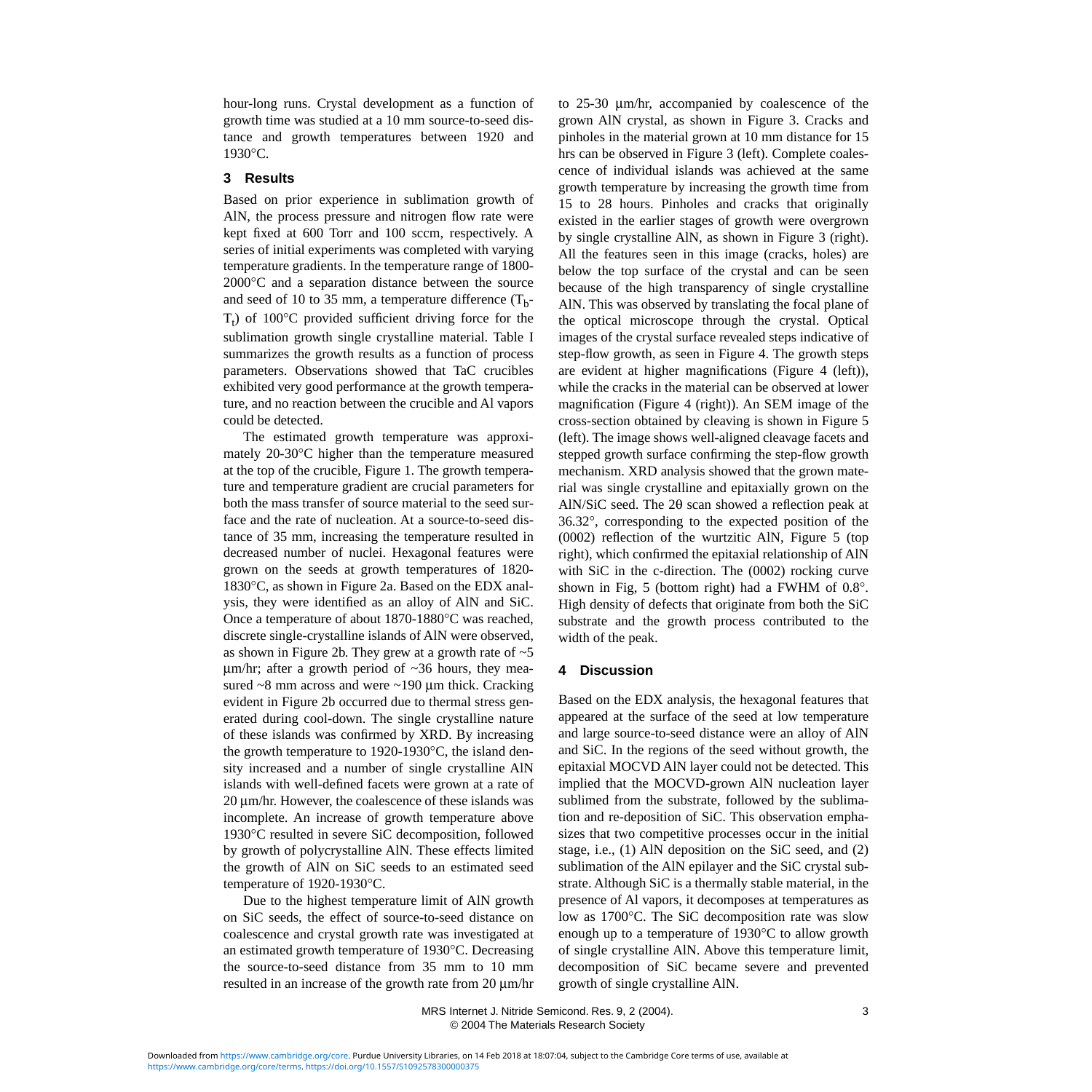Better crystal coalescence, although still incomplete, was achieved at a short source-to-seed distance, which resulted in a ~50% higher growth rate. This result is consistent with the notion that growth was controlled by the gas-phase mass transfer processes (diffusion). If the vapor-phase diffusion is the rate-controlling factor, then one would expect the growth rate to increase with decreasing source-to-seed separation distance. Such analysis is presented elsewhere [\[18\];](#page-5-13) it shows that the growth rate is well-described by a vapor phase diffusion controlled model, which takes into account the equilibrium of the gas phase above the source and considers only axial concentration and temperature gradients in the vapor phase [\[18\].](#page-5-13) Predictions made by the diffusion model at a 10 mm source-to-seed distance were consistent with the actual growth rate, while at a distance of 35 mm, the model underestimated the growth rate. In this case, the axial temperature gradient induces buoyant forces and the resulting convective flow augments the growth beyond that predicted by the diffusion model.

Finally, coalescence was achieved at a growth temperature of ~1930°C and a growth time of 28 hours. Pinholes and cracks that originally existed in the earlier stages of growth were overgrown by single crystalline AlN. Crack formation is attributed to thermally induced stresses as a result of the thermal and lattice mismatch between the SiC and AlN. Pinholes observed in Figure [3](#page-5-18) could result from two sources: 1) micropipes present in SiC substrates, and 2) growth conditions. Two distinct situations could arise during growth over the existing micropipes in SiC. Some micropipes are associated with screw dislocations having a large Burgers vector [\[23\]](#page-5-19). It can be argued that they would be replicated into the overgrowth and would not be covered. However, if micropipes were to emit dislocations into the adjoining matrix, they could be overgrown. Pinholes could also result from non-optimal initial growth conditions, preventing the coalescence of growth fronts form different islands. Pinhole-free growth in our process was achieved only by reducing the source-to-seed distance and by increasing the growth rate and time at a seed temperature below the onset of severe SiC decomposition.

#### **5 Summary**

Growth of bulk AlN crystals was achieved on SiC seeds by sublimation of AlN powder in a nitrogen atmosphere. The benefit of using TaC crucibles for growth of bulk AlN was also demonstrated. The growth temperature, source-to-seed distance and growth time were very important parameters in the growth. The growth temperature was found to affect the nucleation stage and the mass transfer rate. The nucleation stage was very sensitive to the appropriate choice of process parameters, and was complicated due to the instability of SiC in the presence of Al vapors. Hexagonal features that initially nucleated on the substrate surface were identified as an alloy of SiC and AlN. This indicated two competing processes exist: (1) sublimation of SiC and the MOCVD-grown AlN epilayer, and (2) deposition of AlN and re-deposition of sublimed SiC. AlN growth was achieved above 1920-1930 °C. By decreasing the source-to-seed distance the crystal growth rate increased and AlN single crystals with coalesced areas of 200-300 mm<sup>2</sup> were grown. Pinholes and cracks, which are characteristic of seeded growth on SiC, were overgrown by single crystalline material in long growth runs. Optical microscopy and SEM cross sectional imaging revealed the step-flow growth mechanism after initial nucleation. XRD analysis confirmed that the deposited material was single crystalline and oriented in the same sense as the SiC seeds.

This work demonstrates the use of new reaction crucibles and the feasibility of SiC seeded growth for preparation of single crystalline, crack-free AlN seeds with pre-defined crystallographic orientation, which can be used for high-temperature AlN bulk growth. The hightemperature growth process yields significantly larger growth rates, as well as high uniformity required for fabrication of AlN boules. At the same time, dislocation density is anticipated to gradually decrease with boule length, thus enabling the growth of single crystalline material of higher quality than the AlN/SiC seeds. However, seeded growth technique still needs additional optimization of the crucible configuration and process parameters in order to achieve larger area and thicker crack-free AlN single crystals.

#### **ACKNOWLEDGMENTS**

**The authors wish to acknowledge R. Dalmau for the help with an XRD analysis and J. Grenko and Dr. L. Reynolds for the SEM imaging. This work was supported by the DoD Multidisciplinary University Research Initiative (MURI) program administered by the Office of Naval Research under Grant N00014- 01-1-0716 and STTR N00014-01-M-0229, monitored by Dr. Colin E. Wood.**

### **REFERENCES**

<span id="page-4-0"></span>[1] G. A. Slack, T. F. McNelly, *J. Cryst. Growth 34*, 263 (1976).

<span id="page-4-1"></span>[2] S. Strite, H. Morkoç, *J. Vac. Sci. Technol. B 10*, 1237- 1266 (1992).

<span id="page-4-2"></span>[3] S. K. O'Leary, B. E. Foutz, M. S. Shur, U. V. Bhapkar, L. F. Eastman, *Sol. St. Comm. 105*, 621 (1998).

<span id="page-4-3"></span>[4] Shuji Nakamura, Gerhard Fasol, *The Blue Laser Diode - GaN based Light Emitters and Lasers* , (Springer-Verlag, Heidelberg, 1997), .

4 MRS Internet J. Nitride Semicond. Res. 9, 2 (2004). © 2004 The Materials Research Society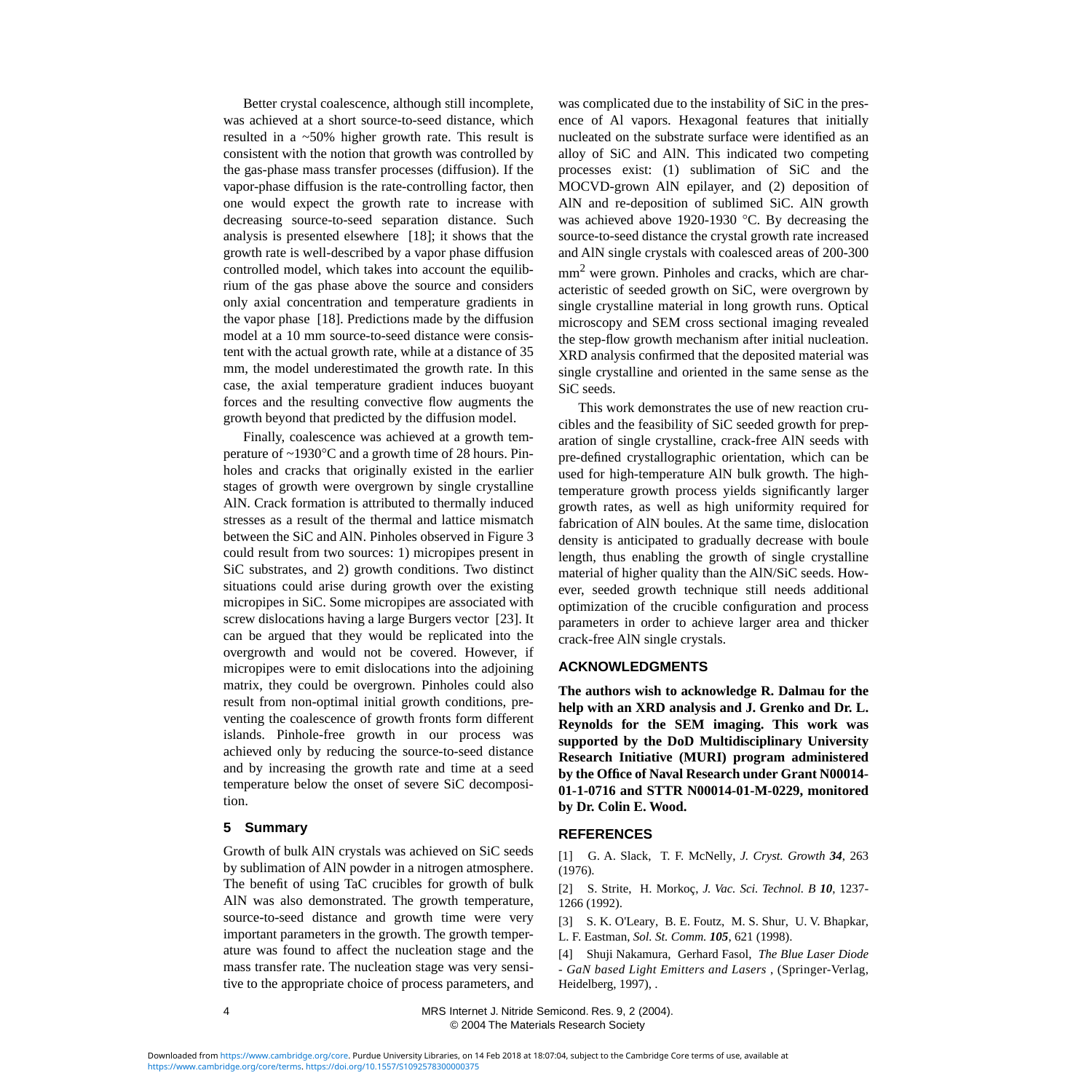<span id="page-5-0"></span>[5] V. Narayanan, K. Lorenz, W. Kim, S. Mahajan, *Phil. Mag. A 82*, 885 (2002).

<span id="page-5-1"></span>[6] M. Gonsalves, W. Kim, V. Narayanan, S. Mahajan, *J. Cryst. Growth 240*, 347 (2002).

- <span id="page-5-2"></span>[7] M. Haugk, J. Elsner, Th. Frauenheim, T. E. M. Staab, C. D. Latham, R. Jones, H. S. Leipner, T. Heine, G. Seifert,
- M. Sternberg, *Phys. Stat. Sol. B 217*, 473 (2000).
- <span id="page-5-3"></span>[8] B. Monemar, *J. Cryst. Growth 189/190*, 1 (1998).
- <span id="page-5-4"></span>[9] O. Ambracher, *J. Phys. D 31*, 2653 (1998).
- <span id="page-5-5"></span>[10] G. A. Slack, T. F. McNelly, *J. Cryst. Growth 42*, 560 (1977).
- <span id="page-5-6"></span>[11] G. A. Slack, *J. Phys. Chem. Sol. 34*, 321 (1973).
- <span id="page-5-7"></span>[12] L. Liu, J. H. Edgar, *Mat. Sci. Eng. Rep. 37*, 61 (2002).
- <span id="page-5-8"></span>[13] C. M. Balkas, Z. Sitar, T. Zheleva, L. Bergman, R. Nemanich, R. F. Davis, *J. Cryst. Growth 179*, 363 (1997).

<span id="page-5-9"></span>[14] R. Schlesser, R. Dalmau, Z. Sitar, *J. Cryst. Growth 241*, 416 (2002).

<span id="page-5-10"></span>[15] R. Schlesser, Z. Sitar, *J. Cryst. Growth 234*, 349 (2002).

<span id="page-5-11"></span>[16] J. C. Rojo, G. A. Slack, K. Morgan, B. Raghothamachar, M. Dudley, L. J. Schowalter, *J. Cryst. Growth 231*, 317 (2001).

<span id="page-5-12"></span>[17] J. C. Rojo, G. A. Slack, K. Morgan, L. J. Schowalter, M. Dudley, *Mater. Res. Soc. Symp. Proc. 639*, G1.10.1 (2001).

<span id="page-5-13"></span>[18] V. Noveski, R. Schlesser, S. Beaudoin, S. Mahajan, Z. Sitar, *J. Cryst. Growth 264*, 369 (2004).

<span id="page-5-14"></span>[19] Y. Shi, Z. Y. Xie, L. H. Liu, B. Liu, J. H. Edgar, M. Kuball, *J. Cryst. Growth 233*, 177 (2001).

<span id="page-5-15"></span>[20] Y. Shi, B. Liu, L. Liu, J. H. Edgar, H. M. Meyer III, E. D. Payzant, L. R. Walker, N. D. Evans, J. G. Swadener, J. Chaudhuri, Joy Chaudhuri, *Phys. Stat. Sol. A 188*, 757 (2001). [21] B. M. Epelbaum, M. Bickermann, A. Winnacker, *Mater.*

<span id="page-5-17"></span><span id="page-5-16"></span>*Sci. Forum 433/436*, 983 (2003). [22] J. H. Edgar, L. Liu, B. Liu, D. Zhuang, J. Chaundhuri, M. Kuball, S. Rajasingam, *J. Cryst. Growth 246*, 187-193 (2002).

<span id="page-5-19"></span>[23] S. Mahajan, *Appl. Phys. Lett. 80*, 4321 (2002).

#### <span id="page-5-18"></span>**FIGURES**



Figure 1. Schematic diagram of the inductively heated sublimation reactor.  $T_t$  and  $T_b$  refer to the top and bottom crucible temperatures, respectively.



Figure 2. The effect of temperature on AlN growth observed in three samples: a) SEM image of the hexagonal features grown at  $T_G=1820-1830$ °C, EDX of these features (AlN<sub>x</sub>SiC<sub>y</sub>); b) AlN single crystal growth at  $T_G=1870-1880^{\circ}$ C; cracks due to thermal and mechanical stresses are evident; c) colorless and transparent AlN islands with flat c-faces grown at  $T_G$ =1920-1930°C.